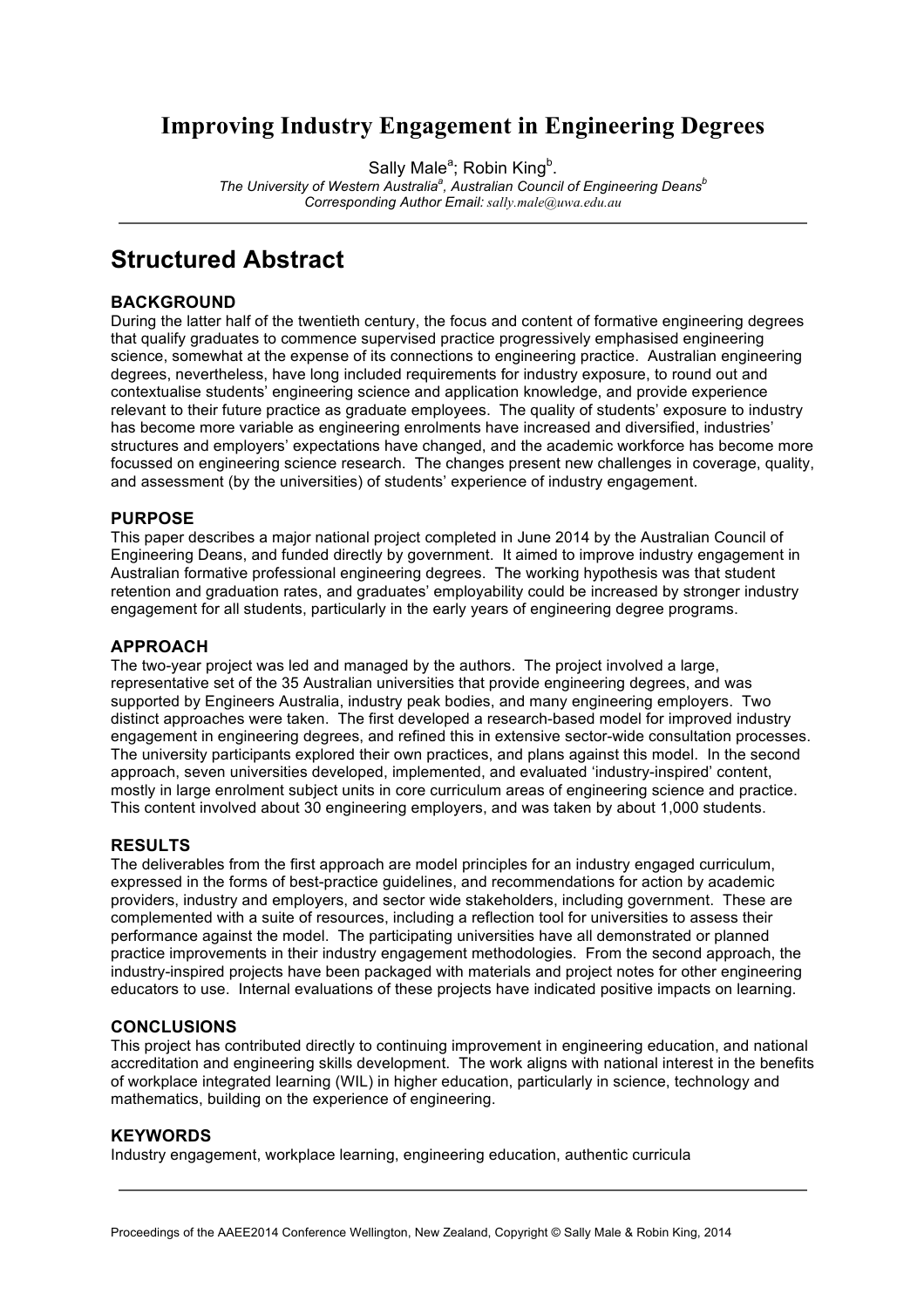# **Introduction**

The last national report on engineering education in Australia (King, 2008) raised concerns about the excessive engineering science content and/or its detachment from practice, in formative professional engineering degrees. These programs qualify graduates to commence supervised practice. Most Australian engineering degrees have since inception, included requirements for industry exposure, that respond to the criteria for program accreditation set by Engineers Australia (2014). Almost all universities require their students to gain 12 weeks' industry experience, mostly as a zero-credit requirement, prior to commencement of their final year of study, but few integrate this strongly into the taught curriculum. Most engineering programs also include guest lectures and allow students to take an industry-based capstone project. The effectiveness of these and other industry engagement has not been systematically researched.

Several factors are now impacting on the provision of industry engagement within formative degrees. These include the growth and increased diversity of enrolments, changing industry structures and employment conditions, and increased employer expectations, often expressed in terms of 'job readiness'. Simultaneously, the engineering academic workforce has become more focussed on engineering science research, and its new members typically have limited engineering practice experience, other than in research. These factors all present challenges in coverage, quality, and assessment (by the universities) of students' experience of industry engagement. The quality of exposure to engineering practice gained by students on engineering degree programs in Australia has become less consistent.

The work described in the paper aims to provide evidence and material to assist the engineering education sector and its stakeholders to increase curriculum focus on engineering practice. This will strengthen the curriculum, increasing students' perception of relevance of the engineering sciences, improve graduate outcomes for employment, and prospectively, increase enrolments into engineering. By adopting the findings of the work described, universities will bring more contemporary industry experience into the curriculum, as well as improve the roles and implementation of industry placements, that profession and industry stakeholders wish to remain as a core feature of Australian engineering degrees.

# **Best-practice Guidelines for Industry Engagement**

With already crowded formative engineering degree curricula, recommendations for change to incorporate stronger industry engagement need to be based on evidence. In this project, evidence of current practice and directions for change were developed progressively from literature, survey research and extensive consultation with relevant stakeholders, including employers, students, academics, and representatives of the engineering profession. The methodology also sought to identify examples of best practice, so as to encourage their adoption elsewhere.

## **Research Questions and Methodology**

Seven research questions shaped the study:

- 1. What is the ideal student experience of industry engagement?
- 2. What is current practice?
- 3. What is the current student experience?
- 4. How does this differ from ideal?
- 5. What are potential benefits for other stakeholders?
- 6. What are supporting and risk factors?
- 7. How can engagement be improved?

Questions 2 and 3 recognise that there are inevitably differences between the 'intended', 'enacted' and 'experienced' curricula as noted by Billett (2011). Question 2 refers to the intended and enacted curriculum and Question 3 refers to the experienced curriculum.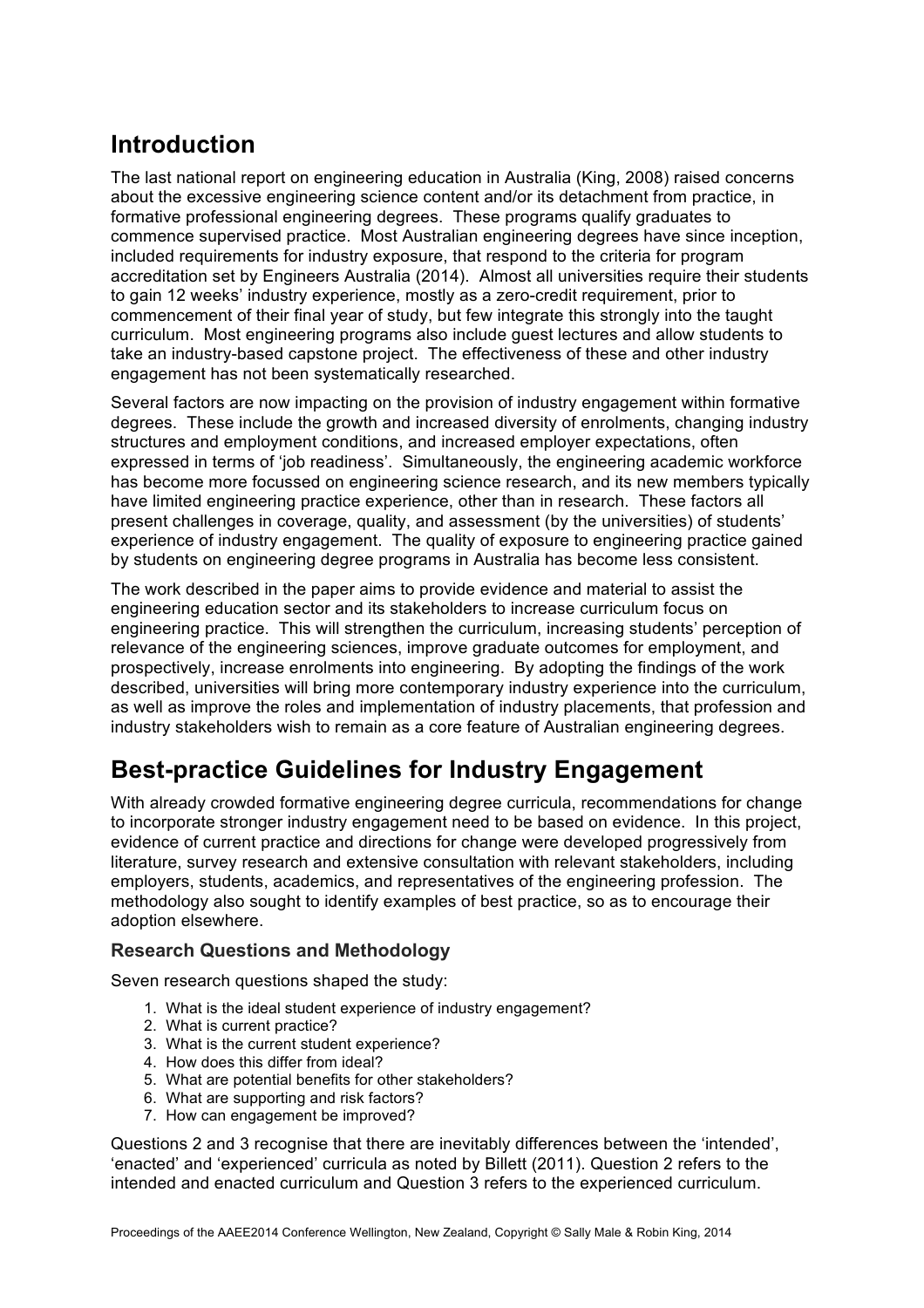Questions 2, 5, and 6 were addressed by collecting data about current practices from personnel involved in industry engagement in engineering education in universities and industry. The student experience, identified by Q3, was understood through focus groups with students, and a student survey which also provides a baseline for monitoring future progress. The answers to Q1 informed the development of the model for effective exposure that was grounded in the literature (see below). In addressing questions Q4 and 7 participants and the researchers could compare current practices with this model, as well as express their aspirations for improvements.

The draft Best-Practice Guidelines (including recommendations for the faculties, industry and other stakeholders) were developed iteratively over the course of the project as the interviews with university and industry members continued, and focus groups were held with engineering students. The findings from these were not intended to be generalisable, as they relate to the experiences of individuals and provide expression of diversity of perceptions and practice. The inclusion of material in the final documents was therefore negotiated through discussion and at testing at project forums. Further details are below. Human research ethics approval was obtained. Studies undertaken by six final year students also contributed to the research.

The following paragraphs summarise each of the research study methods.

A survey of 16 universities profiled current industry engagement methods and contributed to addressing Q2. Participants rated the extent of their use of the methods for industry exposure listed in the Engineers Australia program accreditation guidelines. The survey was undertaken on paper and then followed up by interview. (The sample universities were from every state and territory, and included all five members of the Australian Technology Network, four of the Group of Eight, two from the Innovative Research Universities group, two in the Regional Universities Network, and three others.) Each was represented by its dean, associate dean, or an individual with good knowledge of the engineering programs.

In-depth interviews were conducted with 55 informed stakeholders (from industry, the faculties and the profession) particularly to identify examples of effective practice. The range of industry roles was wide, including engineers, engineering managers, human resource managers, engagement managers, and chief executive officers. From the faculties, there were academics, industry liaison managers, internship program managers, and a mentoring program manager. The industry engagement initiatives with which they were familiar were compared with the model, and enablers, benefits, and barriers were identified.

Three focus groups, including 30 students in total were held at different universities during 2013. The students were asked about the most valuable exposure to engineering practice or engagement with industry in their engineering education so far. Follow-up questions were shaped by the evolving model of effective exposure to practice.

Industry-university forums were held in Sydney, Melbourne, Brisbane, Adelaide and Perth in June 2013, with 149 attendees. These discussed the draft Guidelines, and informed their subsequent revision..

A survey of engineering students was undertaken in 2014. Valid responses were received from 231 students and 215 of these responses were from final-year bachelors or masters students. Results reported below are based on analysis of these 215 responses.

## **Findings**

The curriculum model that integrates effective exposure to engineering practice in engineering degrees was developed progressively from the study findings, and the literature on engineering education and higher education. The literature identified perceived capability gaps (King, 2008; Male, Bush, & Chapman, 2010; Spinks, Silburn, & Birchall, 2006), engineering as socio-technical activity (Trevelyan, 2010), accidental competency formation (Walther & Radcliffe, 2007), potential misperceptions (e.g. Faulkner, 2007), graduate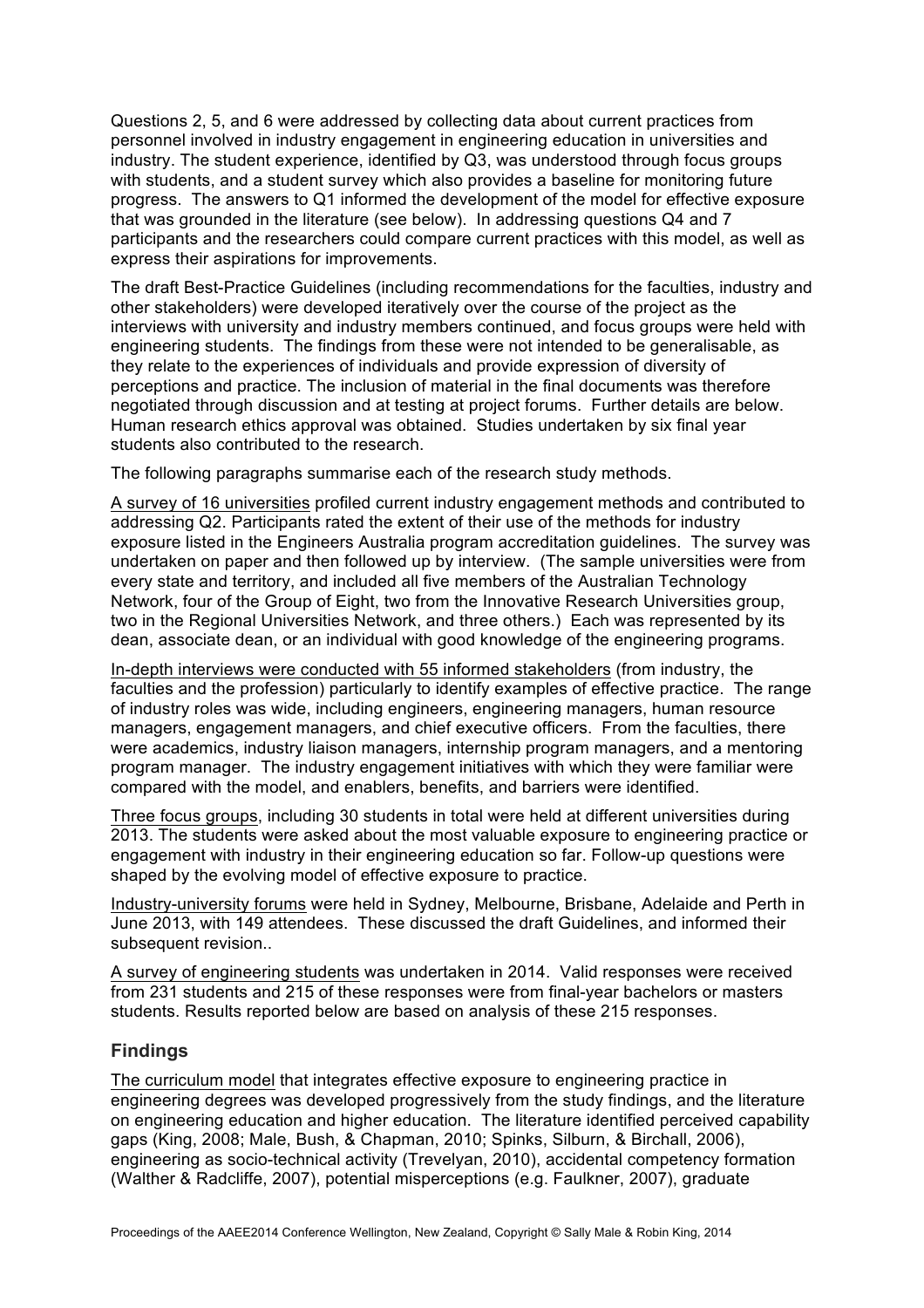transition into practice (Wise, Schutz, Healy, & Fitzpatrick, 2011), identity formation (Blandin, 2012) and learning through participation (Johri & Olds, 2011), reflective practice (Kelly & Dansie, 2012; Orrell, 2011; Raelin, 2007), motivation to learn (Male, 2012) and improved learning of troublesome concepts (Perkins, 1999). The model encompasses students' whole education experience of learning, motivation and identity development (Figure 1).



**Figure 1: Model of effective exposure to engineering practice in an engineering degree**

Exposure to practice in the curriculum is thus designed to support students to develop:

- more comprehensive and accurate understanding of engineering practice;
- a sense of belonging to the faculty and the profession;
- motivation for learning from recognition of relevance of the engineering program;
- improved learning through understanding context and connections.

The survey of universities revealed many strong initiatives and considerable diversity, related to location, age, size, and level of specialisation. Academics reported transformations that can occur when students are exposed to practice. However, a dearth of exposure in the middle years of programs was confirmed, and participants reported that many of the best initiatives in place were limited to a select group of students.

Students' experiences of initiatives confirmed their variability. Positively transformational experiences of 12 weeks (or longer) industry experience were described by many students, in terms of development of many competencies, confidence, realisation that there was much to be learned, and discovery that they did not need to know everything. Despite some outstanding examples of internship and sandwich programs, student employment and experience programs were also reported as 'mundane', and poorly monitored and assessed. Discouraging guest speakers were also referred to. Reflective practice, identified as critical in the model, was found to be outstanding at some universities but more often severely limited in the assistance, motivation, and assessment provided to students.

The results of the student survey provide a tool and baseline for tracking future progress. The types of industry engagement rated by at least 60 (28%) of the 215 students as having significantly increased their understanding of engineering practice were:

- 12 weeks of vacation engineering employment or equivalent part-time engineering work;
- guest lectures;<br>• engineering inte
- engineering internships of six months or more;
- industry-based final year projects;
- hearing or reading about another student's workplace experience;
- teaching by staff with recent, non-research industry experience;
- industry visits and inspections;
- industry-based case studies;
- problem solving, projects, or evaluation tasks with direct industry input of data and advice.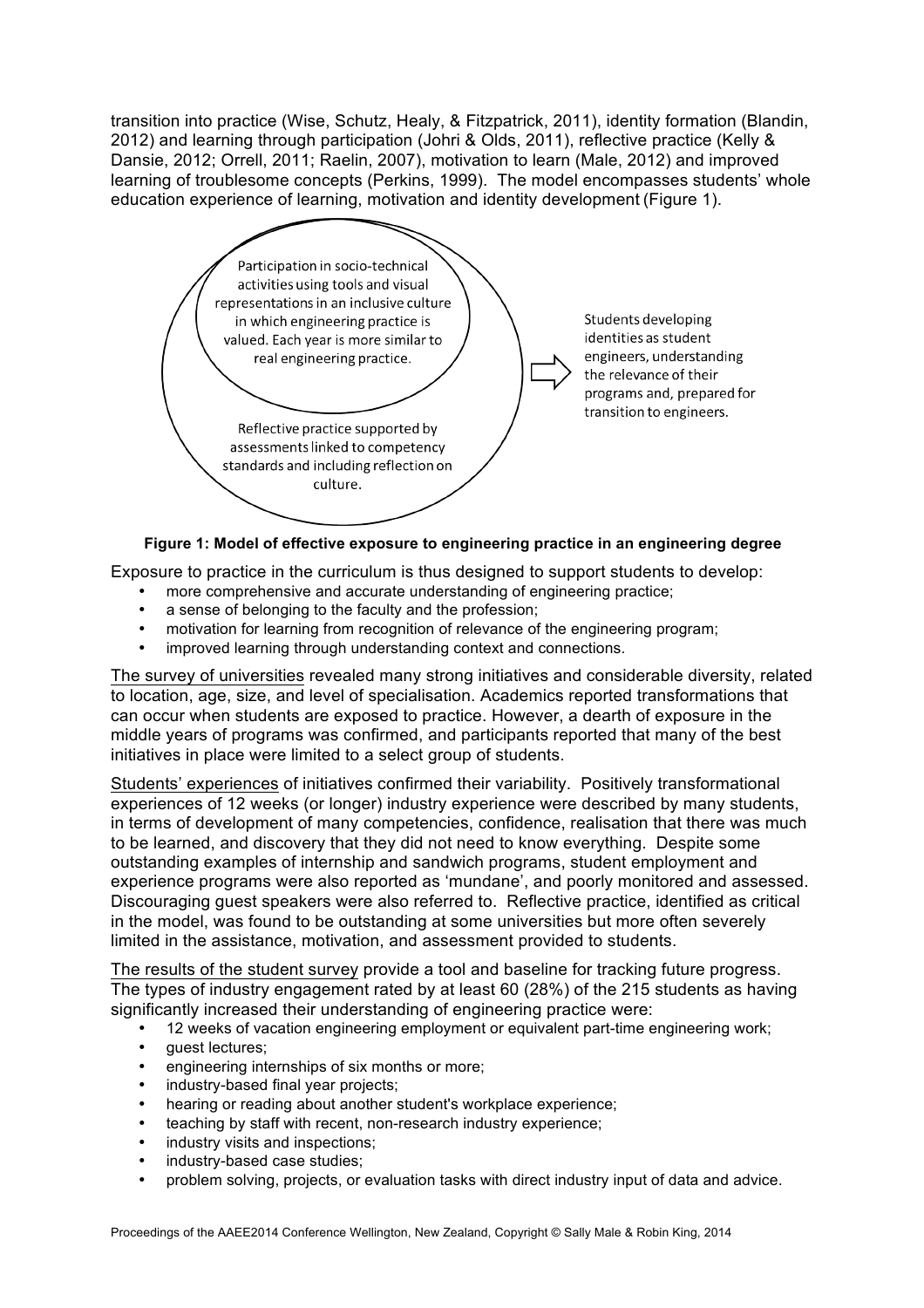Two points are of particular note: firstly 74% of the students responding did not indicate agreement with the statement that they had tracked their development towards engineering capabilities; secondly, 29% of the 2014 students in their final year of their bachelor or masters degree had not completed 12 weeks of vacation employment or an internship. These points are referred to later. The student survey indicated opportunities for improvement that are consistent with other data collected in the study. These are addressed in the recommendations for the faculties, industry and professional and industry bodies, and governments in the Best Practice Guidelines developed throughout the project (Table 1).

Interviews with industry personnel revealed willingness to engage with universities. Benefits to organisations (and their engineers) from engaging with engineering education are critical to gaining the further support of industry. Reported benefits included:

- greater visibility and loyalty among students and graduates, who become their future employees, clients, contractors and alliance partners;
- enhancement of their organisation's brand among these future engineers;
- improved accuracy of perceptions about working for the organisation held by prospective graduate recruits, thereby improving their retention (in employment);
- opportunities to work with future graduates, identify potential graduate recruits, and influence the capabilities of future graduates;
- opportunities for professional development for staff through the experience of engaging with students, which appeals to the organisation's employees, and provides personal satisfaction;
- enhancement of the social licence for the organisation (in the community);
- development of relationships with university researchers leading to future collaborations;
- access to university resources such as laboratories, libraries, and experts.

Common reasons reported for not engaging were the lack of any university approach, and difficulties in finding ways to be engaged. Employers strongly encouraged universities to contact them about opportunities, and provide examples of recent successful engagement.

#### **Table 1: Recommendations for Best-Practice Industry Engagement**

| <b>Recommendations for the Faculties</b>                              |                                                                                                                                                                                                                                                                                                                                                                                                                                             |  |  |
|-----------------------------------------------------------------------|---------------------------------------------------------------------------------------------------------------------------------------------------------------------------------------------------------------------------------------------------------------------------------------------------------------------------------------------------------------------------------------------------------------------------------------------|--|--|
| F <sub>1</sub>                                                        | All engineering faculties will establish and maintain effective industry engagement as part of faculty culture [with]<br>people, processes, and resources to ensure strong relationships with industry<br>a)<br>structural and developmental support for academics to engage with industry<br>b)<br>engineers [academics] with industry experience in facilitating learning<br>C)<br>structured and transparent industry consultation<br>d) |  |  |
| F <sub>2</sub>                                                        | All engineering faculties will use industry-based assignments                                                                                                                                                                                                                                                                                                                                                                               |  |  |
| F <sub>3</sub>                                                        | All engineering faculties will provide substantial opportunities for students to work and learn in industry                                                                                                                                                                                                                                                                                                                                 |  |  |
| F <sub>4</sub>                                                        | High percentages of students will have opportunities to undertake industry-based final year (capstone) projects                                                                                                                                                                                                                                                                                                                             |  |  |
| F <sub>5</sub>                                                        | Emulated work-integrated learning will be developed as an example of effective industry engagement                                                                                                                                                                                                                                                                                                                                          |  |  |
| F <sub>6</sub>                                                        | Students will be encouraged to take responsibility for seeking opportunities to learn about engineering practice                                                                                                                                                                                                                                                                                                                            |  |  |
| F7                                                                    | Engineering faculties will support and recognise industry engagement undertaken by student groups                                                                                                                                                                                                                                                                                                                                           |  |  |
| <b>Recommendations for Industry</b>                                   |                                                                                                                                                                                                                                                                                                                                                                                                                                             |  |  |
| $\vert$ 1                                                             | Organisations should provide regular and structured student engineer employment                                                                                                                                                                                                                                                                                                                                                             |  |  |
| 12                                                                    | Engineering employers should provide support for their engineers to engage with engineering education                                                                                                                                                                                                                                                                                                                                       |  |  |
| $\mathsf{I}3$                                                         | Engineering employers should provide support for academics to experience industry                                                                                                                                                                                                                                                                                                                                                           |  |  |
| Recommendations for Professional and Industry Bodies, and Governments |                                                                                                                                                                                                                                                                                                                                                                                                                                             |  |  |
| <b>B1</b>                                                             | Industry bodies, universities, student societies, and the Australasian Association for Engineering Education, should<br>consider establishing a resource centre to support industry engagement with universities                                                                                                                                                                                                                            |  |  |
| B <sub>2</sub>                                                        | Government, professional bodies, and engineering faculties should consider establishing a joint internship scheme                                                                                                                                                                                                                                                                                                                           |  |  |
| B <sub>3</sub>                                                        | Engineers Australia should consider developing an e-portfolio resource for student engineers                                                                                                                                                                                                                                                                                                                                                |  |  |
| B <sub>4</sub>                                                        | Industry bodies should foster a culture of industry engagement with education                                                                                                                                                                                                                                                                                                                                                               |  |  |
| B <sub>5</sub>                                                        | Government should consider incentives for employers to support engineering education                                                                                                                                                                                                                                                                                                                                                        |  |  |
| B <sub>6</sub>                                                        | The engineering program accreditation board should review the accreditation guidelines with respect to<br>[strengthening] exposure to engineering practice                                                                                                                                                                                                                                                                                  |  |  |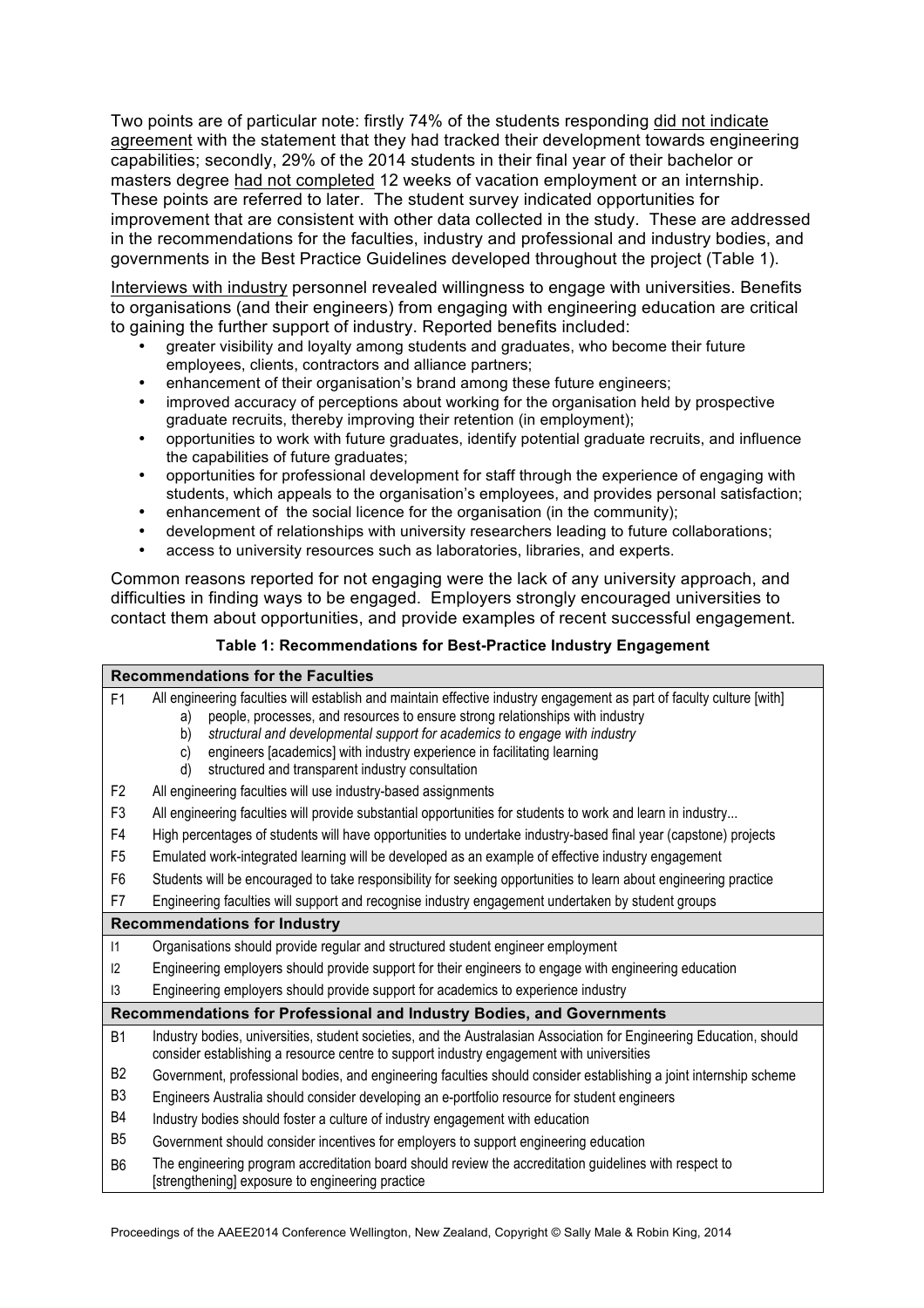### **Finalisation of the Best-Practice Guidelines and related deliverables**

The Guidelines were developed progressively from the study findings referred to above, inputs from a workshop at the 2013 AAEE Conference, and the Australian Council of Engineering Deans (ACED) in April 2014. They were finalised with advice from the project partners and project Reference Group. The Guidelines elaborate the curriculum model and list the benefits to industry as described above.

The bulk of the Guidelines document is the recommendations, each elaborated and illustrated with summaries and links to best-practice examples, and other related resources. All of these are available on the Engineering and ICT education resource website (www.arneia.edu.au). They demonstrate that there are many solutions to the issue of industry engagement in engineering degrees. Indeed, a major finding of the project forums was to recognise the diversity of employers, programs, and students. To assist universities assess the strengths and weaknesses of their programs and systems with respect to industry engagement, a 'reflection tool' (in the form of a checklist) was developed. This tool is included in the project resources, together with a benchmark document compiled from the project partner universities' initial responses.

## **Industry-Inspired Content in Core Engineering Subjects**

Alongside the development of the Guidelines, seven universities were each provided with modest funding (up to about \$20,000) to develop, implement and evaluate 'industry-inspired' content within one or more core engineering course units. The term 'industry-inspired' has been adopted here to reflect the wide range of ways the industry input was ultimately adopted within the curriculum.

## **Approach**

The intention of most of the content that was developed aligned directly with the desire of the government funding body to reduce attrition from engineering degrees. Previous work (Godfrey & King, 2011) found that significant attrition occurs when students engage poorly with difficult core engineering science material during the middle years of their degree programs. Students likely to fail typically may see this content as 'highly theoretical' and not clearly related to (what they perceive to be) engineering practice. The participating universities were invited to propose topics with direct industry input that would prospectively enhance students' learning and could be incorporated into an existing course unit. The latter constraint was necessary because the funded project duration would clearly not allow for faculty and university approval of major course changes or the introduction of new courses.

The range of supported content is listed in Table 2. It is evident from the list that three universities chose to develop industry-inspired material in project engineering and the related area of risk assessment, rather than in engineering science. This was acceptable, given broad industry concerns with graduates' knowledge and competencies in these areas. One participant explored having students interview industry-based engineers, and another developed a complex case-study; interestingly both of these methods are being generally under-exploited in formative engineering programs. The Electrical Plant course had students undertake an energy audit with real data, a practical task that some students found quite challenging.

Approximately 30 engineering companies were involved in developing and implementing the content, and more than 1,000 students have taken the course units with the industry inspired content, some in very large classes. The educational experience was evaluated using student questionnaires in all participating faculties. In addition, the project work undertaken by two participants was further assessed by an external evaluator.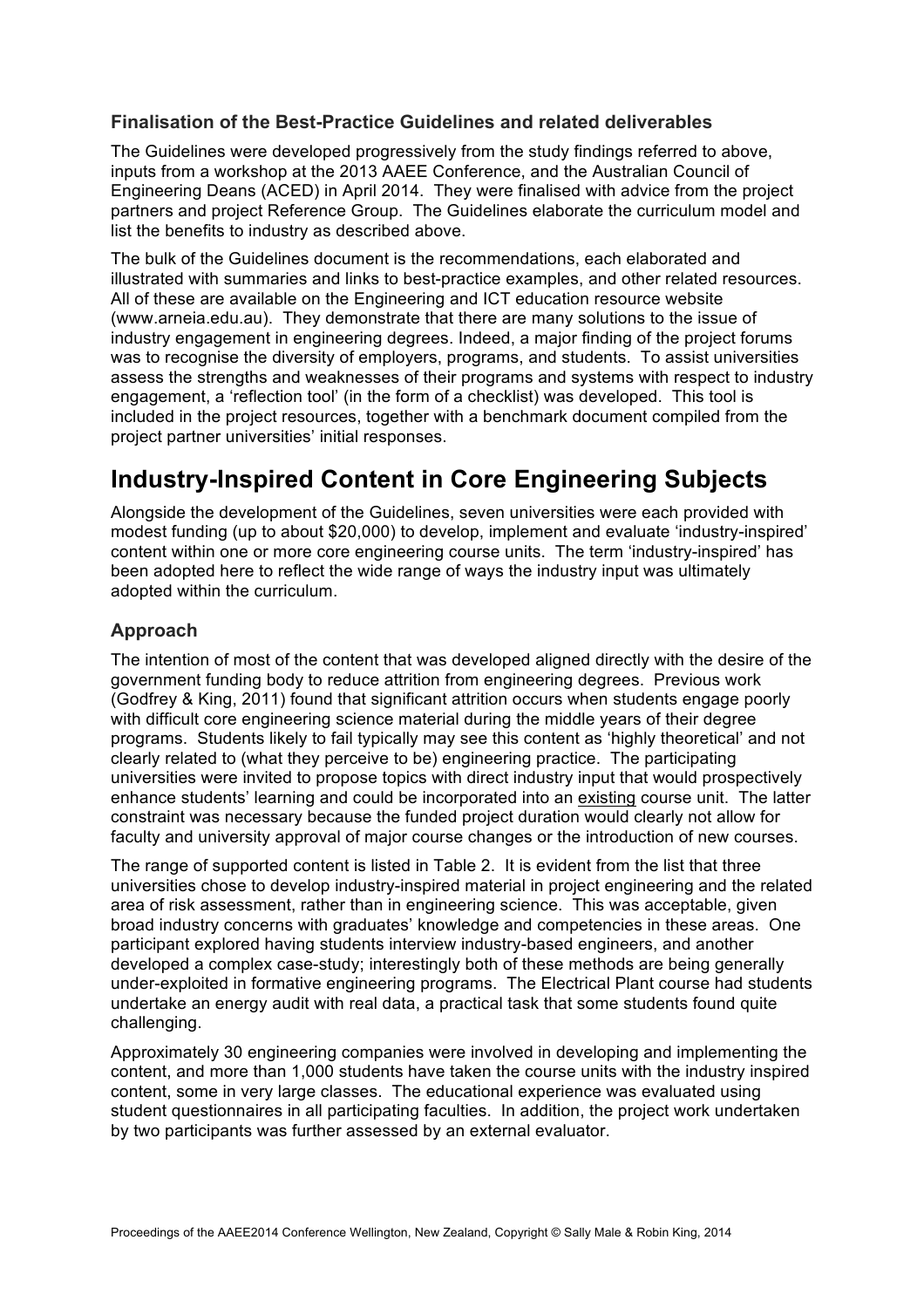| <b>University</b>                                                 | <b>Course, Year, Trialled, Students</b>                                                                                                                                                                                                                              | <b>Industry Partners</b>                                                                                                                                                                                          |
|-------------------------------------------------------------------|----------------------------------------------------------------------------------------------------------------------------------------------------------------------------------------------------------------------------------------------------------------------|-------------------------------------------------------------------------------------------------------------------------------------------------------------------------------------------------------------------|
| <b>Australian Maritime</b><br>College (University of<br>Tasmania) | Project Engineering, Yr 2<br>Semester 2, 2013, 93 students in three<br>disciplines                                                                                                                                                                                   | 16 individuals from 13 companies:<br>Apache Corp., Atkins Global, Chevron,<br>Crondall Energy, Exoduc Group,<br>McDermott, One Sub Sea, Peritus Int.,<br>Saipem, SubSea 7, Technip, Wood Group<br>Kenny, Woodside |
| <b>Deakin University</b>                                          | Power Systems Design, Yr 2<br>Semester 2 2013, 100 students                                                                                                                                                                                                          | <b>SPNet</b>                                                                                                                                                                                                      |
| James Cook University<br>(JCU)                                    | Engineering Project Management, Yr 3<br>Semester 1 2013, 80 - 90 students<br>Semester 1 2014                                                                                                                                                                         | Rockfield Technologies<br>Glencore-Xstrata Copper                                                                                                                                                                 |
| University of South<br>Australia                                  | 1)<br>Power Systems Analysis, Yr 3<br>Semester 2 2013, 42 students<br>2)<br>Engineering Dynamics, Yr 2<br>Semester 2 2013, 130 students<br>Semester 1 2014, 23 students<br>(including Open Universities Australia)<br>Fluid Dynamics, Yr 2<br>3)<br>Semester 2, 2014 | <b>PSD Energy</b><br>Arrium Mining and Materials/ One Steel<br>Arrium Mining and Materials/ One Steel                                                                                                             |
| University of Southern<br>Queensland                              | Electrical Plant, Yr 3<br>Semester 1, 2014, 110 students                                                                                                                                                                                                             | Downey Engineering                                                                                                                                                                                                |
| University of Technology,<br>Sydney                               | Mechanics of Solids, Yr 2<br>Semester 2, 2013, 274 students                                                                                                                                                                                                          | Atlantis, Sika Australia, Geofabrics, Arup,<br>SMEC, Lend Lease                                                                                                                                                   |
| The University of Western<br>Australia                            | Risk, Reliability & Safety, Yrs 4/5<br>Semester 1, 2014, 186 students                                                                                                                                                                                                | Rio Tinto Iron Ore                                                                                                                                                                                                |

**Table 2: Industry-inspired content in core engineering course units** 

## **Results**

The student's evaluations indicated their appreciation of the relevance of industry-inspired content, and opportunities to meet industry-based engineers. The evaluations also indicated that students perceived that through the industry-inspired content:

- they improved their understanding of engineering concepts;
- they improved their understanding of the relevance of their units, and their motivation;
- they developed skills that will be important in the workplace such as analysis, problem solving, ability to use software tools, ability to read documents and standards, communication, and teamwork.

For the case of JCU, the external evaluator reported that '*student teams are poised to deliver very professional outcomes, with diverse proposals that will compare interestingly with the live project result*'. He reported initial feedback from the students as '*high level of satisfaction and outstanding benefits from working in a multidisciplinary environment and using a real industry project to develop and test the application of knowledge and skills'.* 

The universities found companies and engineers willing to share non-critical engineering materials and data, and spend time in the classroom. Academics demonstrated adaptability required to build such content into it into existing course units, at fairly short notice. All participants will continue to use the materials developed and make it available to others, in some cases in modified form. They also reported on the practical challenges, and confirmed that for success, a small earmarked grant is highly desirable, if not essential, to support the development of the industry relationship and the materials.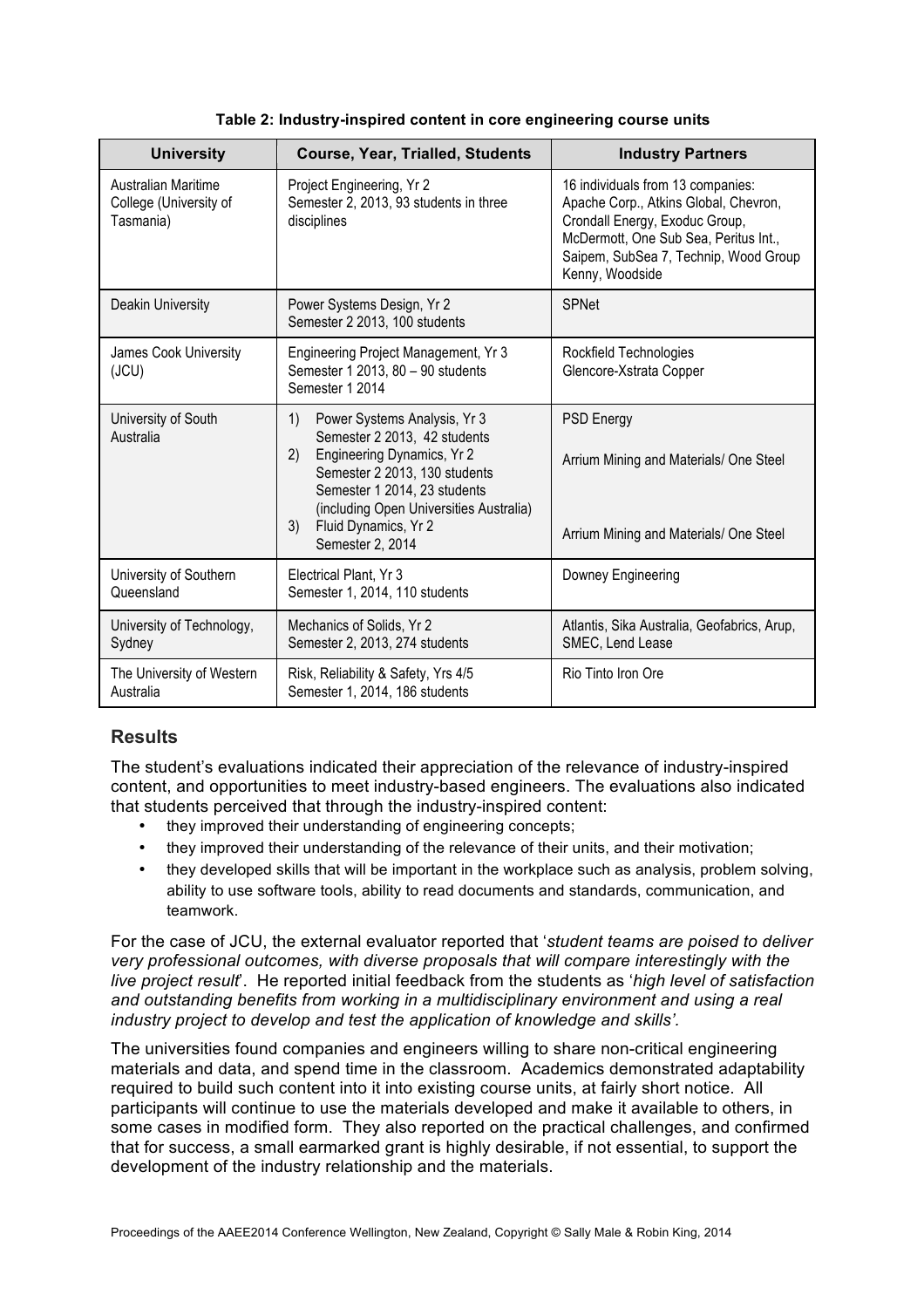## **Discussion and Conclusions**

The project described here originated within a government program on engineering skills shortages, yet was conducted during a time of increasing engineer unemployment. The approach taken by the project team sidestepped (but did not ignore) employment trends, by focussing on how to systematically improve industry engagement for all students, and thereby improve retention and graduate rates, and graduates' employability. These data are likely to be tracked by individual universities as part of their performance indicators.

The research undertaken provided evidence of constructive thinking, good practice, and deficiencies in current practice. Adopting the Best-Practice Guidelines will support improvements, not least by rethinking engineering education from the perspective of practice as well as science. The recently published report by the Australian Workforce and Productivity Agency on engineering skills (AWPA, 2014), has recommended that further work in this area be undertaken, based on the present project.

Whilst the universities design and operate their programs independently, their graduates are employed globally; more than one third of the 10,500 graduates from formative professional engineering programs in 2012 were not Australians. The issues examined in the project are thus of global interest. The prime mediator between the engineering faculties and engineering employment is the program accreditation system operated by Engineers Australia (EA), and its Stage 1 Competency standard (EA, 2014). This has been an important reference point for the project, and the involvement of EA officers has been critical.

The Australian Council of Engineering Deans, AAEE and senior EA officers have established a working party to define specifications for an e-portfolio to be used by engineering students across the country to track their progress against the competency standard. EA also launched in 2014, a national online resource, EA Connect, to assist students to contact employers willing to offer industry placements.

This resource is likely to be especially valuable when set alongside the impact of structural changes in the major industry sectors in which engineers are employed, namely manufacturing, infrastructure (public and private), and resources. Over the project period, difficulties of securing student placements became increasingly evident from discussions at industry-university forums and from the student focus groups. The historical expectation that engineering students have paid work experience placements is clearly under threat. Many universities, and others, are examining ways in which work experience (under the banner of work integrated learning – WIL) can be provided systematically within the curriculum, but outside the traditional casual employment arrangements favoured by engineering faculties. The findings and Guidelines developed in this project are contributing to the discussion on the benefits and operation of WIL in science, technology and mathematics degrees.

The successful trial of bringing industry-inspired content into the curriculum demonstrates the power of small and focussed investment, and has potential further benefits for university– industry partnerships. It is not hard to envision each university contributing to a substantial resource of industry-inspired and industry-referenced materials in all core course units in engineering science and practice. The significant cultural challenge for the engineering education sector is for academics to use others' material, rather than reinvent their own.

Improving the quality of industry engagement of engineering students will continue to be work in progress, demanding the attention of all stakeholders. The study reported here and its outcomes have highlighted both deficiencies and challenges to current practice, and many opportunities for systematic improvement.

## **References**

AWPA (2014). Engineering Workforce Study. Canberra. Australian Workforce and Productivity Agency.